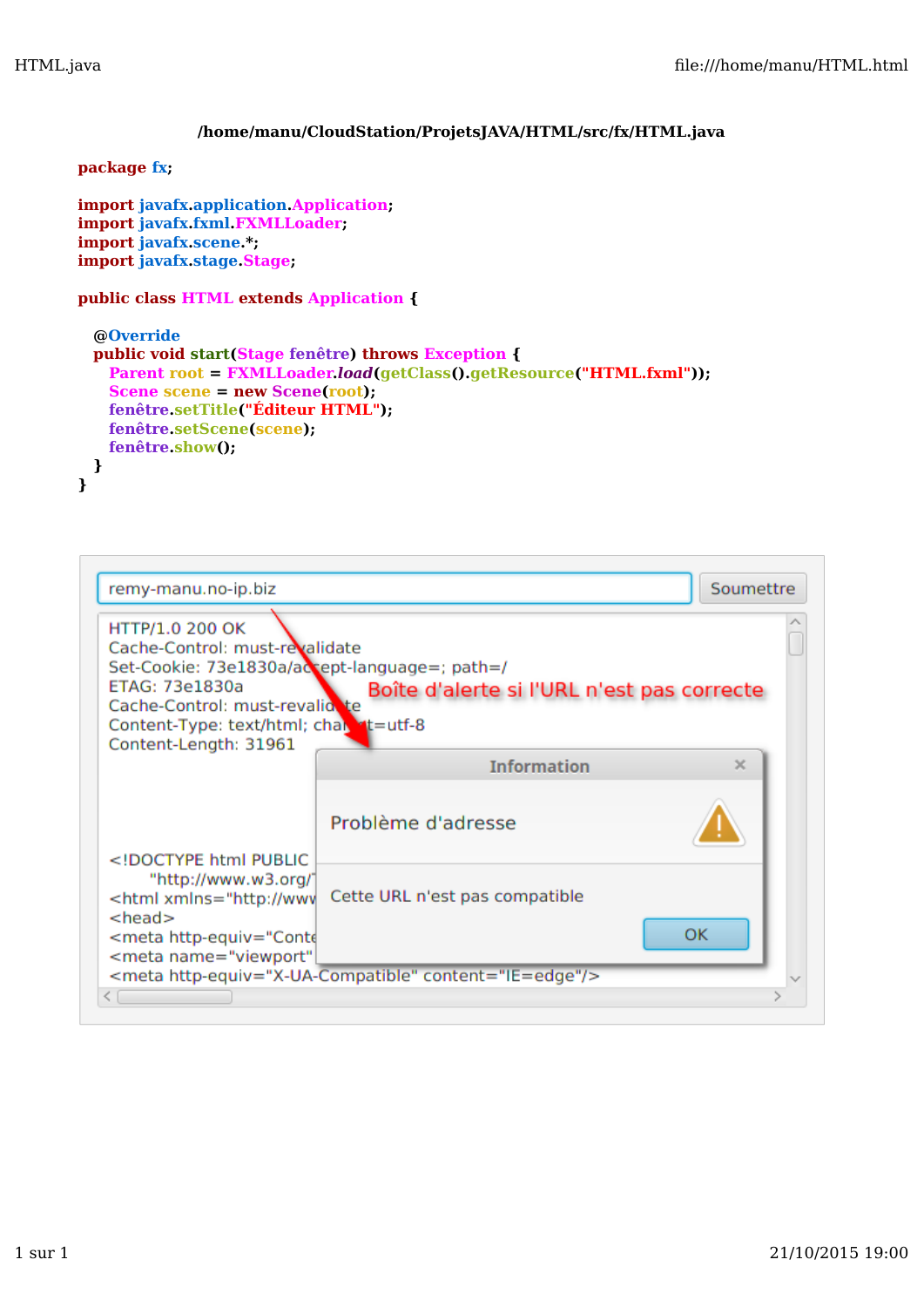### **/home/manu/CloudStation/ProjetsJAVA/HTML/src/fx/HTML.fxml**

**<?xml version="1.0" encoding="UTF-8"?>**

**<?import java.lang.\*?> <?import java.util.\*?>**

**<?import javafx.scene.\*?>**

**<?import javafx.scene.control.\*?>**

**<?import javafx.scene.layout.\*?>**

#### **<AnchorPane prefHeight="413.0" prefWidth="534.0" xmlns="http://javafx.com/javafx/8" xmlns:fx="http://javafx.com/fxml/1" fx:controller="fx.HTMLController"> <children>**

**<TextField fx:id="adresse" layoutX="14.0" layoutY="14.0" prefHeight="25.0" prefWidth="413.0" AnchorPane.leftAnchor="14.0" AnchorPane.rightAnchor="107.0" AnchorPane.topAnchor="14.0" /> <Button layoutX="433.0" layoutY="14.0" mnemonicParsing="false" onAction="#soumettre" text="Soumettre" AnchorPane.rightAnchor="14.0" AnchorPane.topAnchor="14.0" /> <TextArea fx:id="document" layoutX="14.0" layoutY="47.0"**

**AnchorPane.bottomAnchor="14.0" AnchorPane.leftAnchor="14.0" AnchorPane.rightAnchor="14.0" AnchorPane.topAnchor="47.0" />**

**</children>**

**</AnchorPane>**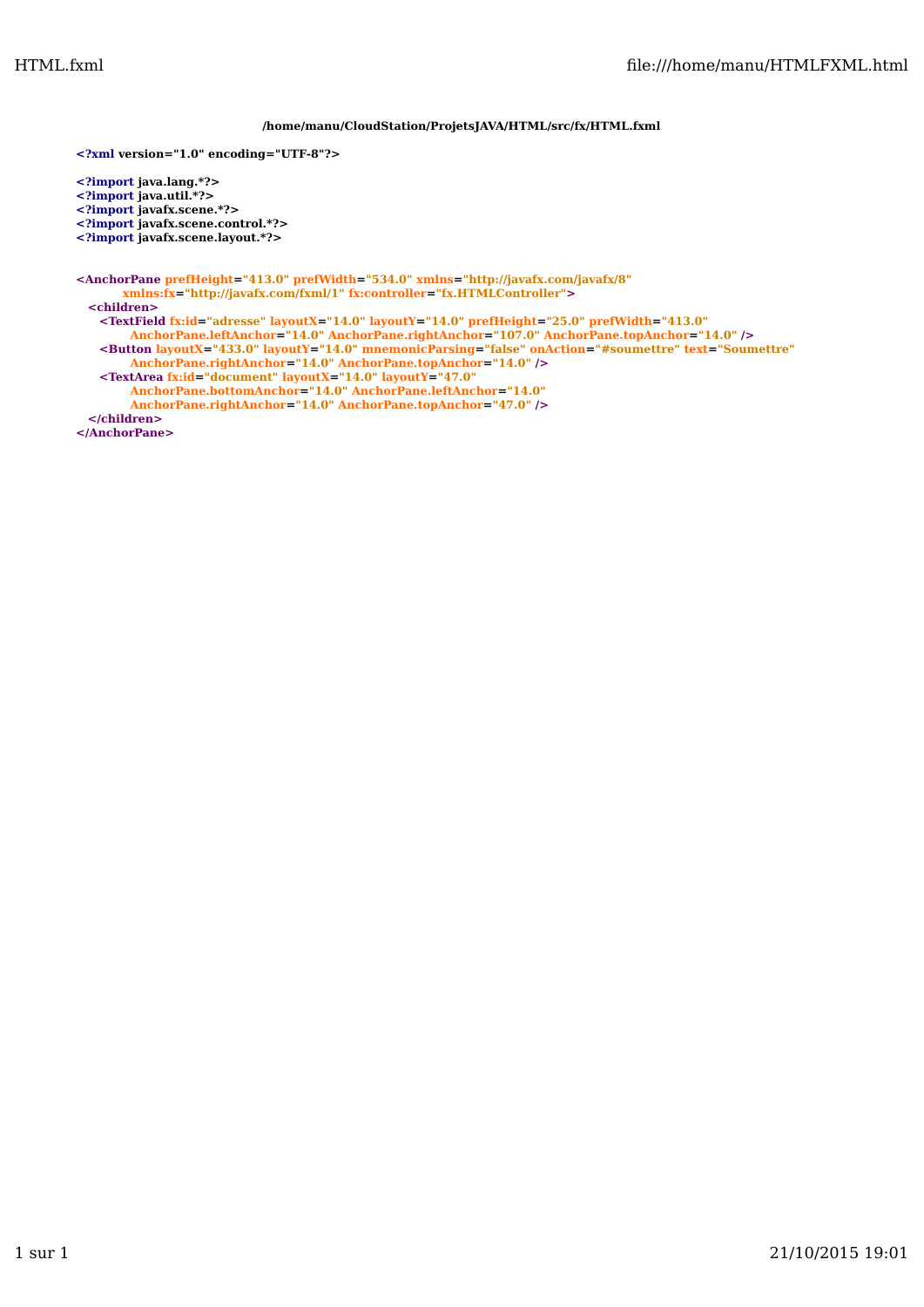## **/home/manu/CloudStation/ProjetsJAVA/HTML/src/fx/HTMLController.java**

## **package fx;**

```
import java.io.*;
import java.net.*;
import java.util.*;
import javafx.fxml.FXML;
import javafx.fxml.Initializable;
import javafx.scene.control.*;
public class HTMLController implements Initializable {
 private Socket service;
  @FXML private TextField adresse;
  @FXML private TextArea document;
  @FXML
 private void soumettre() {
   try {
     service = new Socket(adresse.getText(), 80);
     PrintWriter requête = new PrintWriter(service.getOutputStream(), true);
     Scanner réponse = new Scanner(service.getInputStream());
     requête.println("GET / HTTP/1.0\n");
     document.clear();
     while (réponse.hasNextLine()) document.appendText(réponse.nextLine()+"\n");
     service.close();
    } 
   catch (IOException ex) {
     Alert attention = new Alert(Alert.AlertType.WARNING);
     attention.setTitle("Information");
     attention.setHeaderText("Problème d'adresse");
     attention.setContentText("Cette URL n'est pas compatible");
     attention.showAndWait();
    }
  }
  @Override
 public void initialize(URL url, ResourceBundle rb) { } 
}
```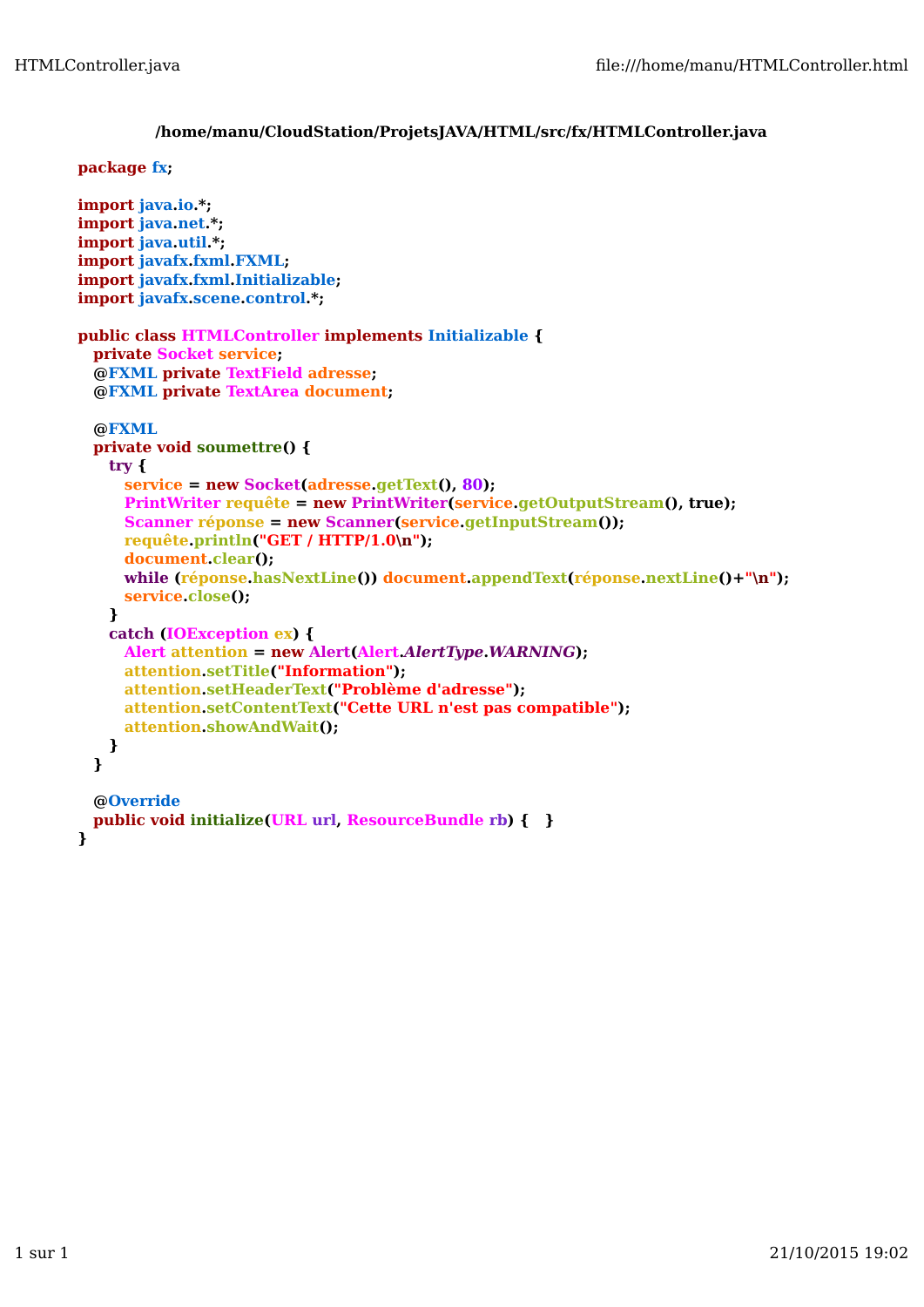### **/home/manu/CloudStation/ProjetsJAVA/HTML/src/fx/HTML.fxml**

**<?xml version="1.0" encoding="UTF-8"?>**

```
<?import java.lang.*?>
<?import java.util.*?>
<?import javafx.scene.*?>
<?import javafx.scene.control.*?>
<?import javafx.scene.layout.*?>
<?import javafx.scene.web.*?>
<AnchorPane prefHeight="413.0" prefWidth="534.0" xmlns="http://javafx.com/javafx/8"
       xmlns:fx="http://javafx.com/fxml/1" fx:controller="fx.HTMLController">
 <children>
   <TextField fx:id="adresse" layoutX="14.0" layoutY="14.0" prefHeight="25.0" prefWidth="413.0"
       AnchorPane.leftAnchor="14.0" AnchorPane.rightAnchor="107.0" AnchorPane.topAnchor="14.0" />
   <Button layoutX="433.0" layoutY="14.0" mnemonicParsing="false" onAction="#soumettre" text="Soumettre"
       AnchorPane.rightAnchor="14.0" AnchorPane.topAnchor="14.0" />
   <HTMLEditor fx:id="document" layoutX="14.0" layoutY="47.0"
        AnchorPane.bottomAnchor="14.0" AnchorPane.leftAnchor="14.0"
        AnchorPane.rightAnchor="14.0" AnchorPane.topAnchor="47.0" />
 </children>
```
**</AnchorPane>**

| www.google.fr                                                                     | Soumettre            |  |  |
|-----------------------------------------------------------------------------------|----------------------|--|--|
|                                                                                   |                      |  |  |
| $B$ $I$ $U$ $\pm$<br>Lucida Sans<br>14 pts<br>Paragraphe                          |                      |  |  |
| Recherche Images Maps Play YouTube Actualités Gmail Plus - Connexion 3<br>Google+ |                      |  |  |
|                                                                                   |                      |  |  |
|                                                                                   |                      |  |  |
| Google                                                                            |                      |  |  |
|                                                                                   |                      |  |  |
|                                                                                   |                      |  |  |
|                                                                                   | Recherche avancée    |  |  |
|                                                                                   | Outils linguistiques |  |  |
| Recherche Google<br>J'ai de la chance                                             |                      |  |  |
|                                                                                   |                      |  |  |
|                                                                                   |                      |  |  |
| Solutions publicitaires<br>Solutions d'entreprise + Google<br>À propos de Google  | Google.com           |  |  |
| © 2015 - Confidentialité - Conditions                                             |                      |  |  |
|                                                                                   |                      |  |  |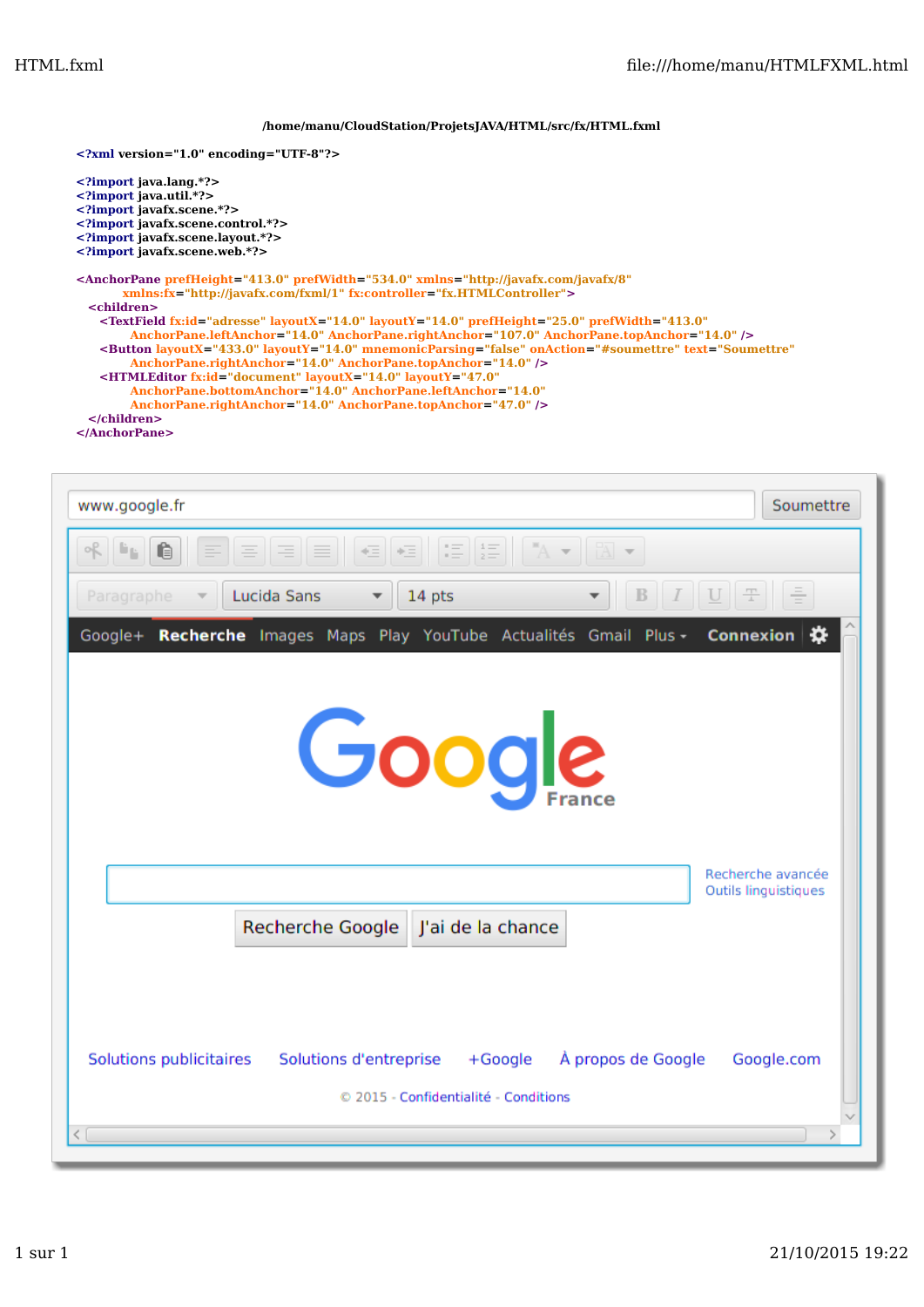## **/home/manu/CloudStation/ProjetsJAVA/HTML/src/fx/HTMLController.java**

## **package fx;**

```
import java.io.*;
import java.net.*;
import java.util.*;
import javafx.fxml.FXML;
import javafx.fxml.Initializable;
import javafx.scene.control.*;
import javafx.scene.web.HTMLEditor;
public class HTMLController implements Initializable {
 private Socket service;
  @FXML private TextField adresse;
  @FXML private HTMLEditor document;
  @FXML
 private void soumettre() {
   try {
     service = new Socket(adresse.getText(), 80);
     PrintWriter requête = new PrintWriter(service.getOutputStream(), true);
     Scanner réponse = new Scanner(service.getInputStream());
     requête.println("GET / HTTP/1.0\n");
     StringBuilder html = new StringBuilder();
     while (réponse.hasNextLine()) html.append(réponse.nextLine()+"\n");
     service.close();
     document.setHtmlText(html.toString());
    } 
   catch (IOException ex) {
     Alert attention = new Alert(Alert.AlertType.WARNING);
     attention.setTitle("Information");
     attention.setHeaderText("Problème d'adresse");
     attention.setContentText("Cette URL n'est pas compatible");
     attention.showAndWait();
    }
  }
  @Override
 public void initialize(URL url, ResourceBundle rb) { } 
}
```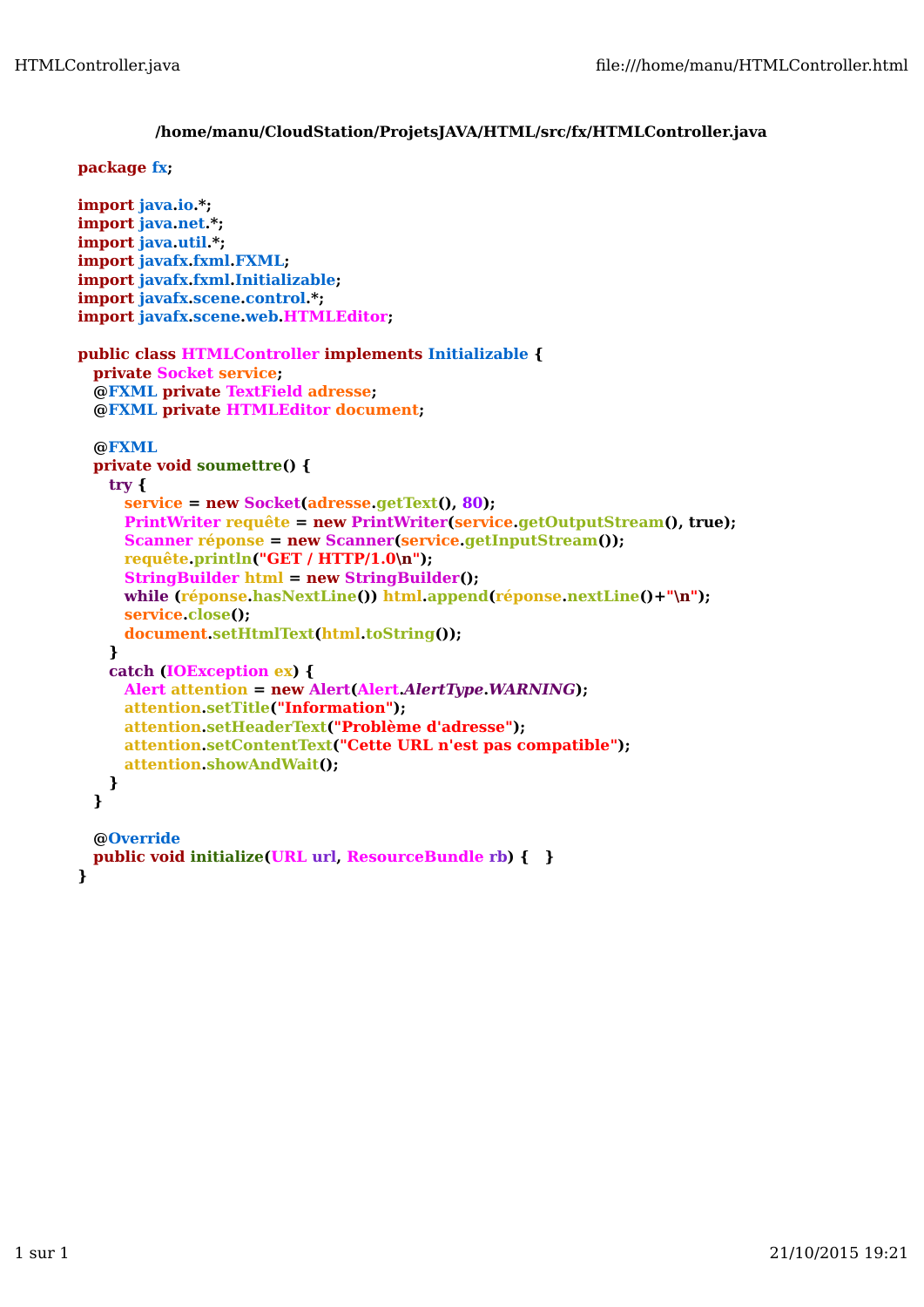### **/home/manu/CloudStation/ProjetsJAVA/HTML/src/fx/HTML.fxml**

```
<?xml version="1.0" encoding="UTF-8"?>
<?import javafx.scene.image.*?>
<?import java.lang.*?>
<?import java.util.*?>
<?import javafx.scene.*?>
<?import javafx.scene.control.*?>
<?import javafx.scene.layout.*?>
<?import javafx.scene.web.*?>
<AnchorPane prefHeight="413.0" prefWidth="534.0" xmlns="http://javafx.com/javafx/8"
             xmlns:fx="http://javafx.com/fxml/1" fx:controller="fx.HTMLController">
  <children>
   <TextField fx:id="adresse" layoutX="14.0" layoutY="14.0" onAction="#soumettre" prefHeight="25.0" prefWidth="380.0"
          AnchorPane.leftAnchor="14.0" AnchorPane.rightAnchor="140.0" AnchorPane.topAnchor="14.0" />
   <Button layoutX="402.0" layoutY="14.0" mnemonicParsing="false" onAction="#soumettre"
          AnchorPane.rightAnchor="98.0" AnchorPane.topAnchor="14.0"> 
     <graphic>
       <ImageView fitHeight="16.0" fitWidth="16.0" pickOnBounds="true" preserveRatio="true">
         <image>
          <Image url="@../icônes/Apply.png" />
         </image>
       </ImageView>
     </graphic></Button>
   <WebView fx:id="navigateur" layoutX="14.0" layoutY="47.0" AnchorPane.bottomAnchor="14.0"
         AnchorPane.leftAnchor="14.0" AnchorPane.rightAnchor="14.0" AnchorPane.topAnchor="47.0" />
   <Button layoutX="436.0" layoutY="14.0" mnemonicParsing="false" onAction="#back"
        AnchorPane.rightAnchor="56.0" AnchorPane.topAnchor="14.0">
     <graphic>
       <ImageView fitHeight="16.0" fitWidth="16.0" pickOnBounds="true" preserveRatio="true">
        <image>
          <Image url="@../icônes/Back.png" />
         </image>
       </ImageView>
     </graphic>
   </Button>
   <Button layoutX="486.0" layoutY="14.0" mnemonicParsing="false" onAction="#forward"
        AnchorPane.rightAnchor="14.0" AnchorPane.topAnchor="14.0">
     <graphic>
       <ImageView fitHeight="16.0" fitWidth="16.0" pickOnBounds="true" preserveRatio="true">
        <image>
          <Image url="@../icônes/Forward.png" />
         </image>
       </ImageView>
     </graphic>
   </Button> 
  </children>
                    http://192.168.1.18
</AnchorPane>
                                        Développement avec JavaFX
                          epuis la version 8 de Java, JavaFX devient le standard officiel pour le développement des
                          interfaces des applications Java au détriment de Swing. La grande nouveauté de JavaFX est de
                          pouvoir structurer nos applications à partir d'un modèle MVC. Je rappelle que ce modèle permet
                     de découpler la Vue (grâce à l'outil SceneBuilder et à FXML) du Contrôleur qui s'occupe de prendre en compte les événements et de réaliser les traitements de fond au moyen du langage Java. Le Modèle
                     quant à lui ne gère que la persistance des données. Afin de bien réaliser et de bien maîtriser ces
                     différents TPs, je vous invite à bien consulter les différents cours préliminaires.
                                                    Développements traités
                        > Premier contact - Hello World !
                                                                        > Création d'un nouveau composant - les propriétés
                        > Hello World ! avec le modèle MVC
                                                                        > Afficher des photos avec Image et ImageView
                         Conversion entre les €uros et les Francs
                                                                        > Création d'une nouvelle interface Dessin
                                                                        > Enregistrer des dessins
```